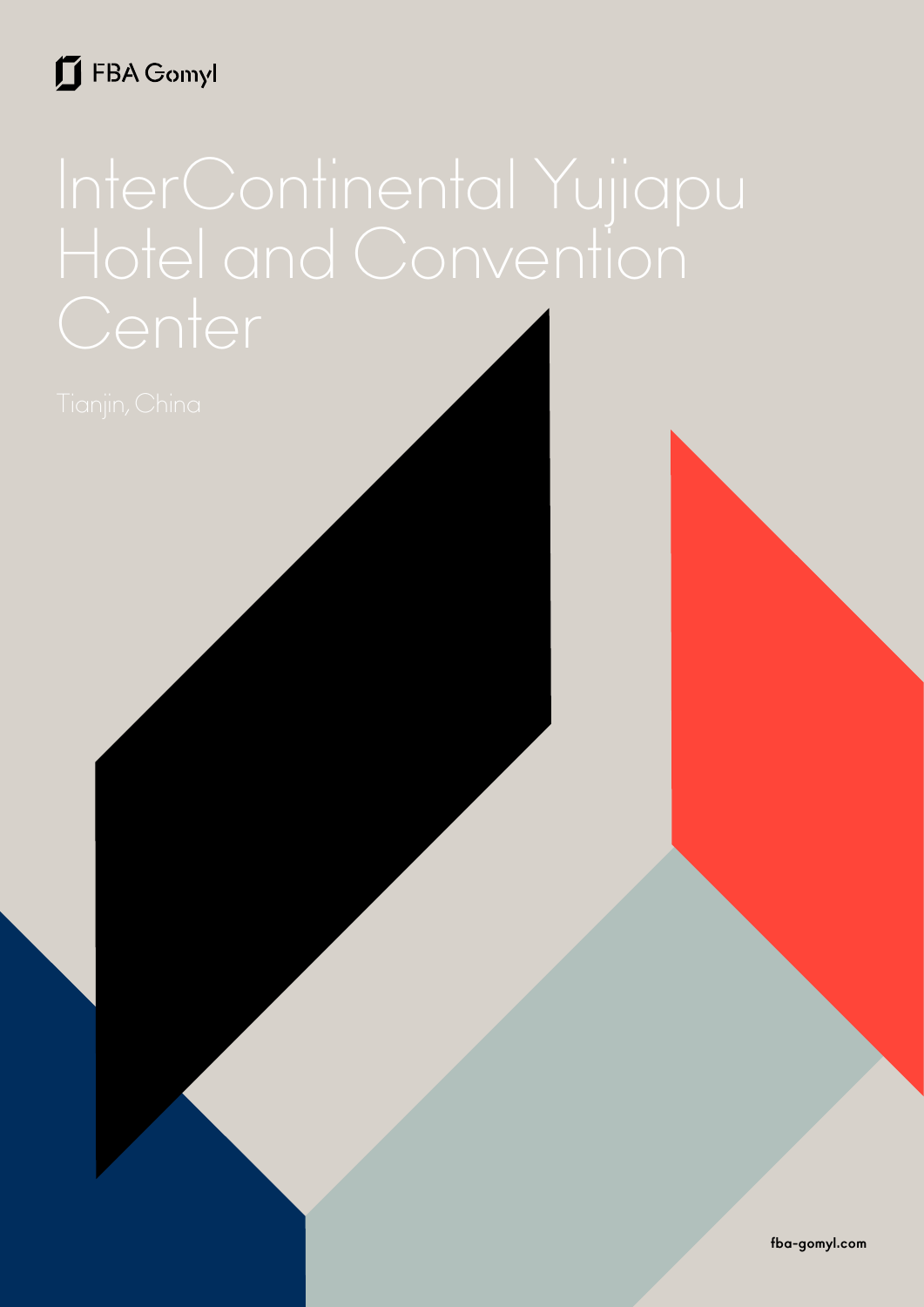# The Luxury hotel in China's new Manhattan

### **A completely battery powered BMU.**

Client: InterContinental Hotels Group

The InterContinental Tianjin Yujiapu Hotel and International Convention Center is a unique building shaped by slopes and curves. Its facade is going inward at every floor. Located in the heart of the Tianjin Yujiapu Financial District, it is home to a five-stars hotel, a convention center and several major financial corporations.

#### **Scope**

Design and produce a discreet system for cleaning the façade that does not require three-phase power supply to avoid suspended wire cables.

#### **Strategy**

A climbing SafeAccess C rail is integrated in the building's canopy and merges into the architecture of the building. High friction trolleys powered by battery roll along the track. The battery powered RopeClimber cradle can reach any point of the concave facade thanks to restraint systems.

RopeClimber cradle A lightweight battery powered BMU for 2 users with ropes

Concealing rail SafeAccess C  $600m$ 

Sloped rail sections Up to 15º

Pins restraint system For work positioning at inward facade



Cradle RopeClimber suspended by 2 battery powered trolleys.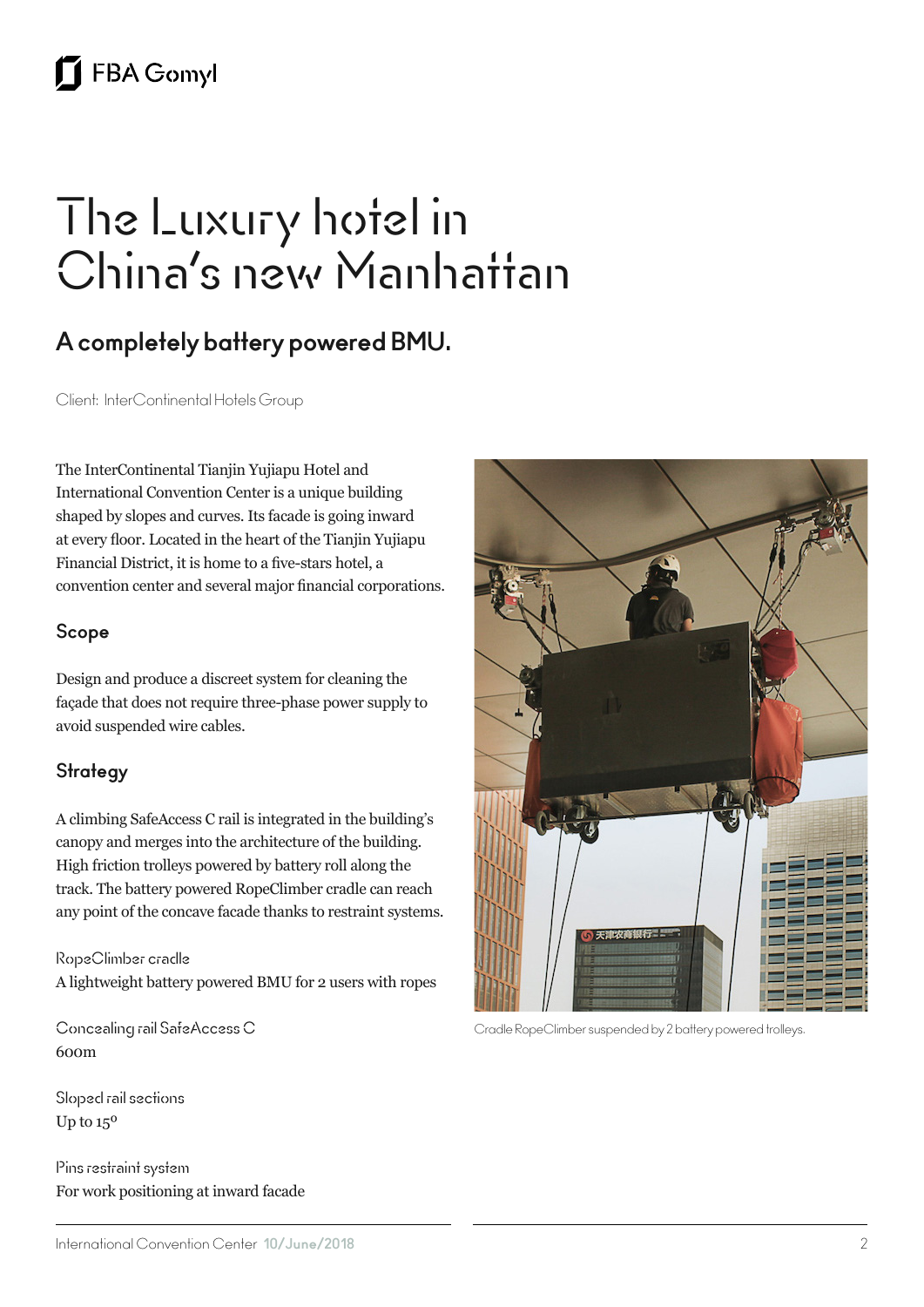## FBA Gomyl





RopeClimber Backpack suspended on concealed SafeAccess C. SafeAccess C + RopeClimber: an aesthetic and discreet designed system.



Facade restraint pins to to keep the cradle next to the facade. Restraint system from above.